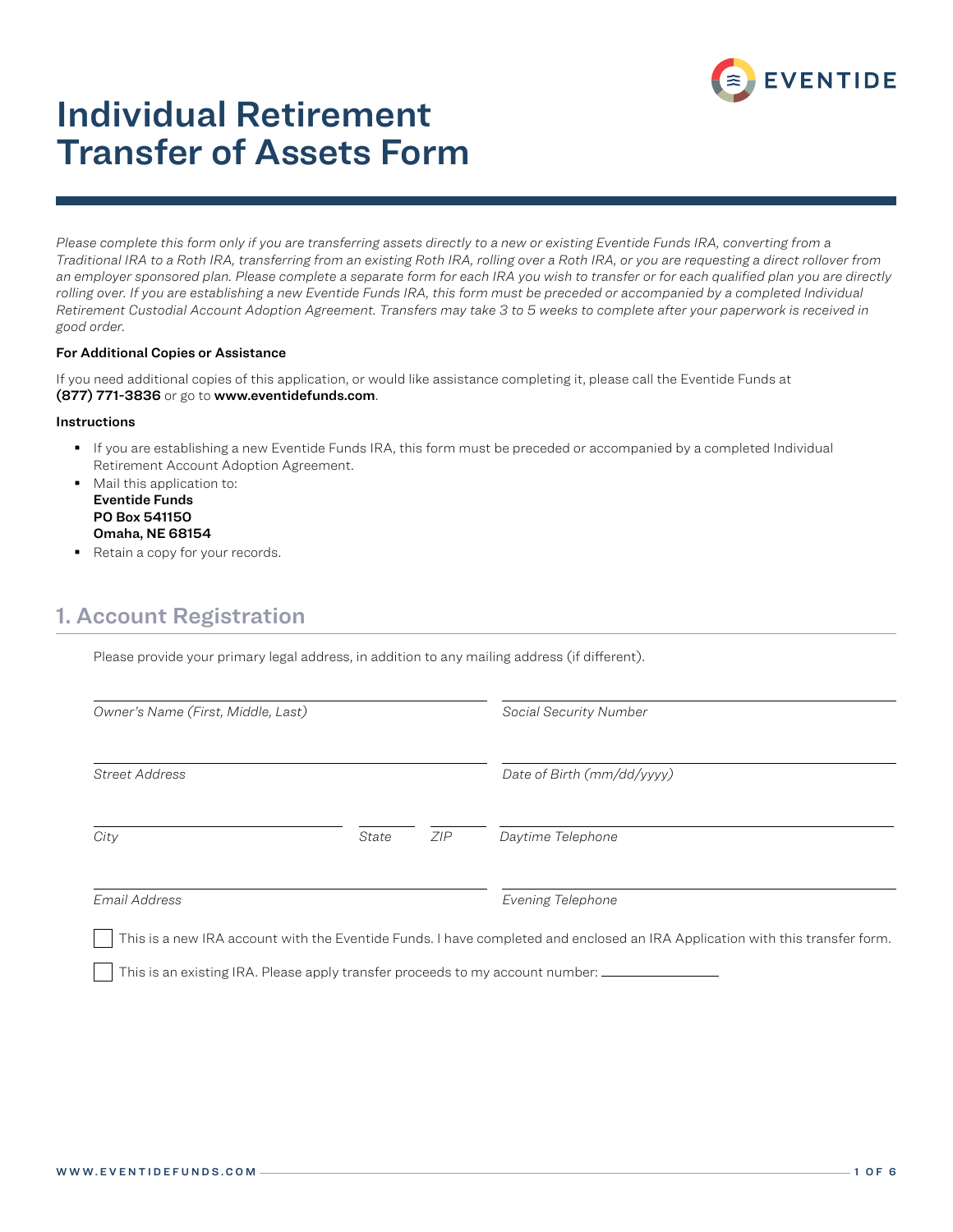## 2. Current IRA Custodian/Trustee Information

| Owner's Name (First, Middle, Last) |       |     | Account Name                          |
|------------------------------------|-------|-----|---------------------------------------|
| Street Address                     |       |     | Account Number                        |
| City                               | State | ZIP | Telephone Number of Current Custodian |

Please attach a copy of the most recent statement for this account.

## 3. Transfer Information

Please transfer assets from the above account to Constellation Trust Company. Transfer should be in cash according to the following instructions:

| This transfer is a: (check one):                          | The type of account I am transferring from is a: (check one) |  |
|-----------------------------------------------------------|--------------------------------------------------------------|--|
| Full Transfer. Please liquidate all assets in my account. | Traditional IRA                                              |  |
|                                                           | Rollover IRA                                                 |  |
| account                                                   | <b>SEP IRA</b>                                               |  |
| Transfer in kind:                                         | Roth IRA                                                     |  |
|                                                           | Roth Conversion IRA                                          |  |
|                                                           | SIMPLE IRA                                                   |  |
| <b>Fund Name</b>                                          | Qualified Retirement Plan                                    |  |
|                                                           | 403 (B) Plan/Tax Shelter Annuity                             |  |
|                                                           | Coverdell ESA                                                |  |
| This transfer should be made: (check one)                 | The type of account I am transferring to is a: (check one)   |  |
| Immediately                                               | Traditional IRA                                              |  |
| Upon maturity (if applicable).                            | Rollover IRA                                                 |  |
|                                                           | <b>SEP IRA</b>                                               |  |
| (Please return this form 2 weeks prior to maturity)       | Roth IRA                                                     |  |
|                                                           | Roth Conversion IRA                                          |  |
|                                                           | SIMPLE IRA                                                   |  |
|                                                           | 403 (B) Plan                                                 |  |
|                                                           | Coverdell ESA                                                |  |

I understand that the requirements for a valid transfer to a Traditional IRA or Roth IRA are complex and I acknowledge that I have the responsibility for complying with all requirements and for the tax results of any such transfer.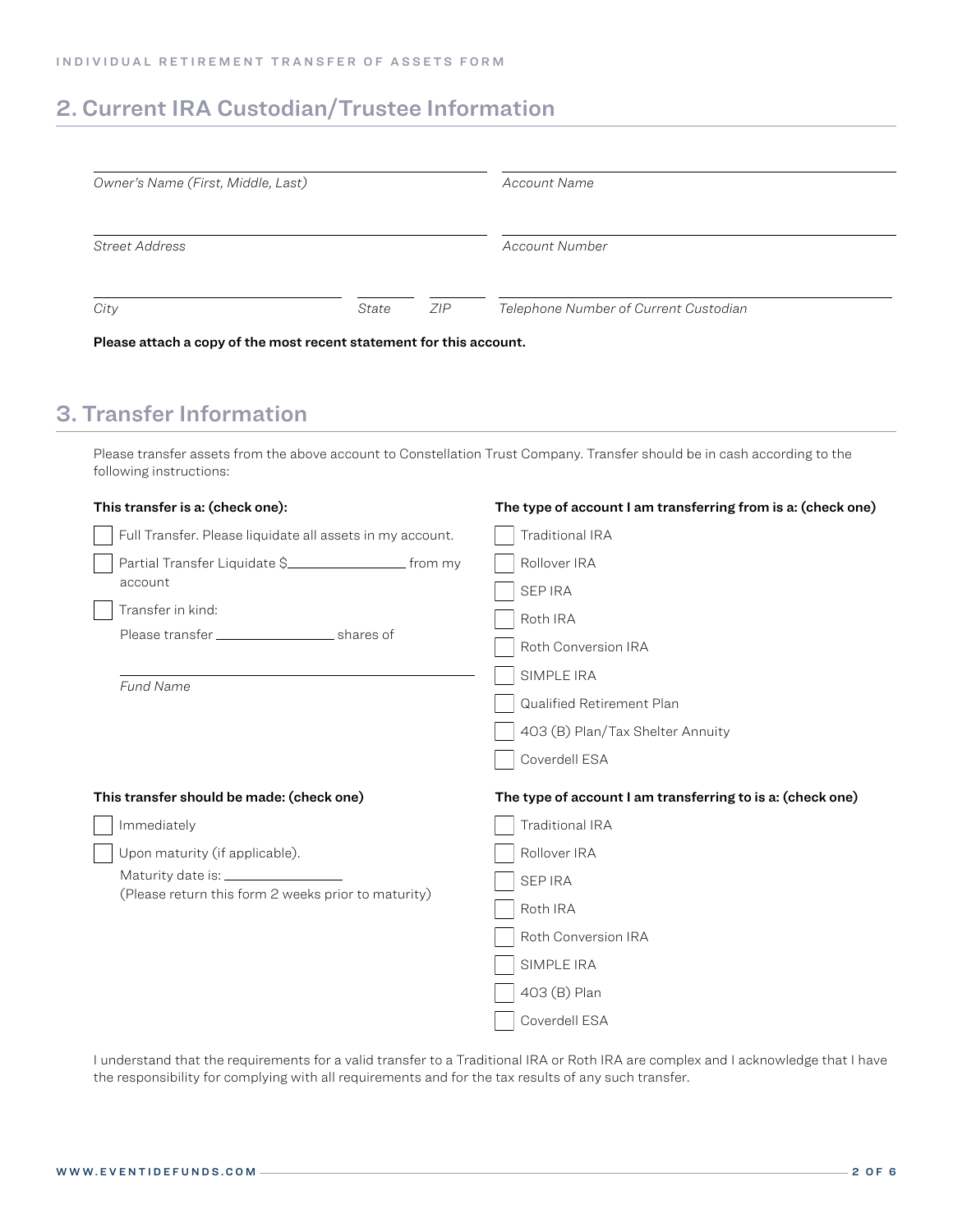### 4. Tax Withholding Election

*Please complete this section only if you are transferring from another type of IRA to a Roth IRA*

Under IRA rules, a transfer of a Traditional IRA, SEP IRA or SIMPLE IRA to a Roth IRA is treated for income tax purposes as a distribution of taxable amounts in the other IRA. IRS rules also require the custodian to withhold 10% of the conversion amount for federal income taxes unless no withholding has been elected. See IRS Publication 505, "Tax Withholding and Estimated Tax" for more information. State tax withholding may also apply if federal income tax is withheld.

No income tax withholding  $\parallel$  Withhold 10% for income tax  $\parallel$  Withhold 20% for income tax

*Important: Withholding income taxes from the amount transferred (instead of paying applicable income taxes from another source) may adversely impact the expected financial benefits of transferring from another IRA to a Roth IRA (consult your financial advisor if you have a question). Because of this impact, by electing to convert a Traditional IRA to a Roth IRA, you are deemed to elect no withholding unless you check the box above. In so doing, by signing this form, you acknowledge that you may be required to pay estimated tax and that insufficient payments of estimated tax may result in penalties.*

### 5. Certifications and Signatures

*I certify to the current IRA custodian or trustee that I have established a successor Individual Retirement Custodial Account meeting the requirements of the Internal Revenue Code to which assets will be transferred, and I certify to Constellation Trust Company that the account from which assets are being transferred meets the requirements of the Internal Revenue Code and that the transfer satisfies the requirements for nontaxable transaction.* 

The Internal Revenue Service does not require your consent to any provision of this document other than the certification required to avoid backup withholding.

|                       | Medallion Signature Guarantee* (if required):                                                                                                                                                                                                                                                                                     |  |  |
|-----------------------|-----------------------------------------------------------------------------------------------------------------------------------------------------------------------------------------------------------------------------------------------------------------------------------------------------------------------------------|--|--|
| IRA Owner's Signature | Some Custodians/Trustees require a signature guarantee to<br>transfer assets. Please check with your Custodian/Trustee to<br>see if they require a medallion signature guarantee. Failure to                                                                                                                                      |  |  |
| Date $(mm/dd/vvvv)$   | obtain a required signature guarantee may result in a delay in<br>the transfer of assets.                                                                                                                                                                                                                                         |  |  |
|                       | *A signature guarantee can be obtained from a bank, bro-<br>ker-dealer, a credit union, a national securities exchange.<br>savings association or other financial intermediaries that are<br>members of an Approved Medallion Guarantee Program. A<br>signature by a Notary Public is not acceptable as a signature<br>guarantee. |  |  |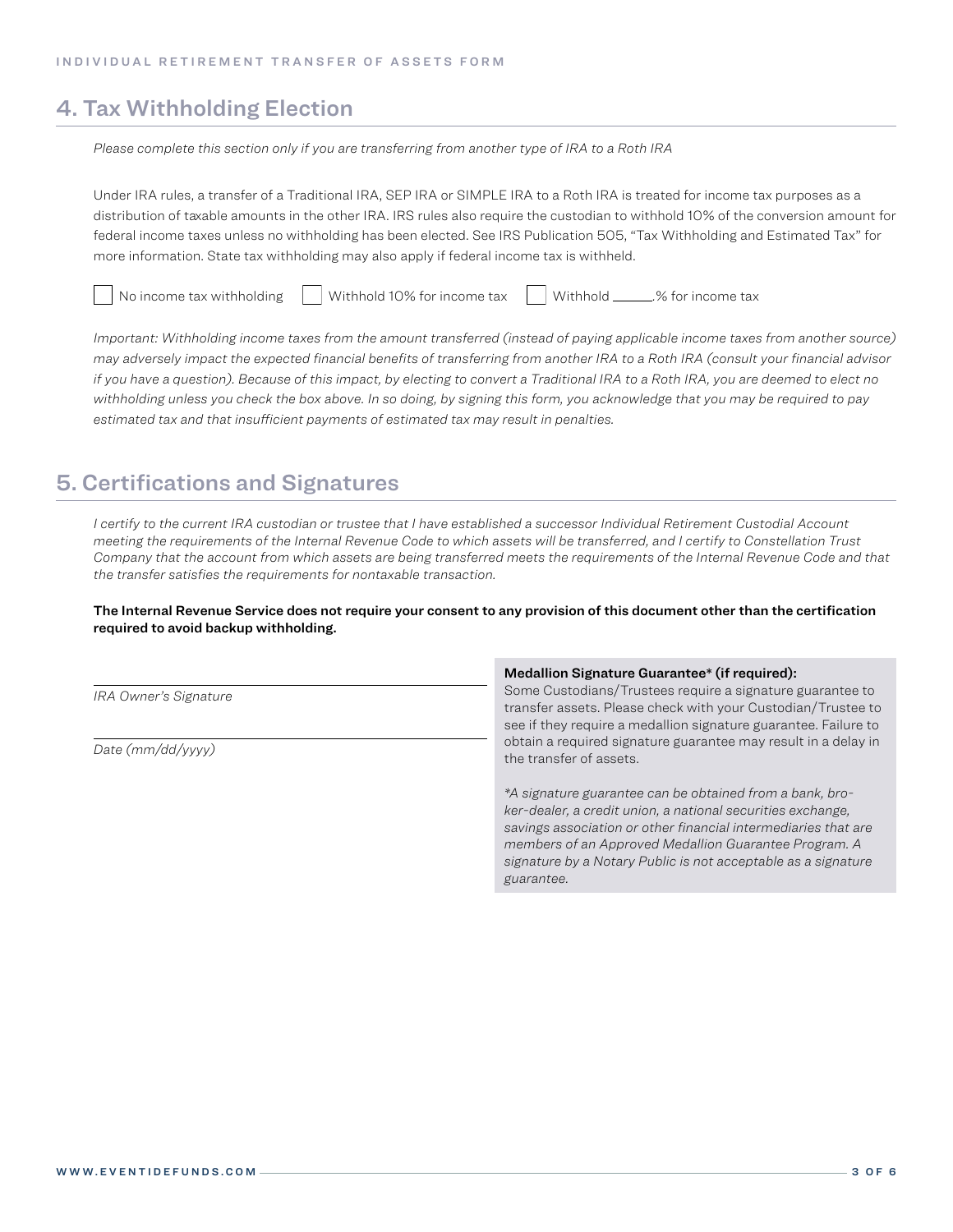### 6. Custodian Acceptance

*Constellation Trust Company agrees to accept the transfer of the above amount for deposit in a Constellation Trust Company Individual Retirement Custodial Account for the individual set forth in Section 1 of this form, and requests the liquidation and transfer of assets as indicated above.*

*Accepted by Date (mm/dd/yyyy)*

## 7. Transfer instructions

*Make check payable to:* Eventide Funds

*FBO Account Number*

#### *Mail to:*

Eventide Funds PO Box 541150 Omaha, NE 68154 *or* Via Overnight Delivery 4221 N. 203rd Street, Suite 100 Elkhorn, NE 68022

#### TO CONTACT US:

By Telephone *Toll-free (877) 771-3836* In Writing *Eventide Funds PO Box 541150 Omaha, NE 68154 or Via Overnight Delivery 4221 N. 203rd Street, Suite 100 Elkhorn, NE 68022*

Internet WWW.EVENTIDEFUNDS.COM

*Distributed by Northern Lights Distributors, LLC*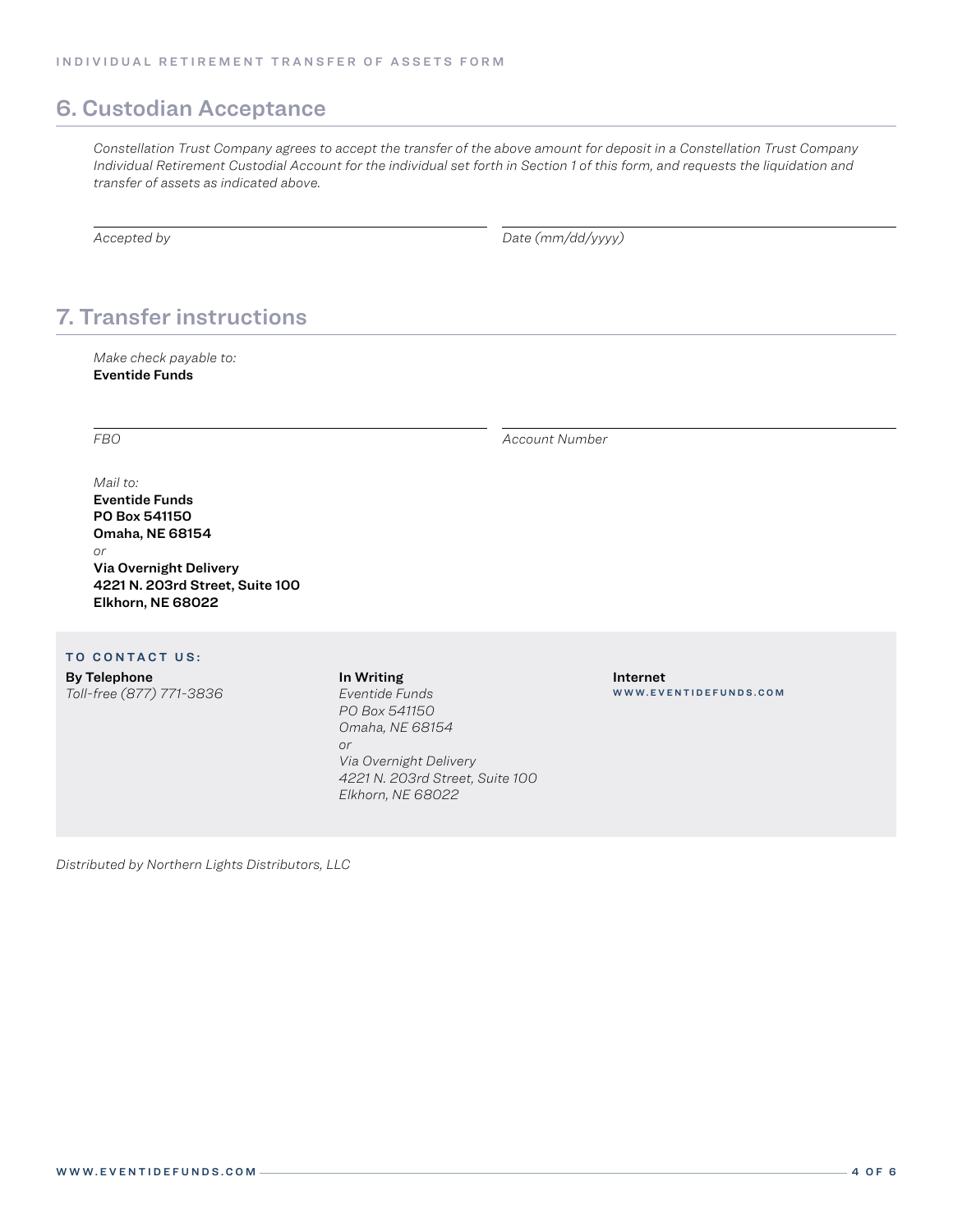## Privacy Notice

#### MUTUAL FUND SERIES TRUST REVISED JUNE 2011

| <b>FACTS</b> | WHAT DOES MUTUAL FUND SERIES TRUST DO WITH YOUR PERSONAL INFORMATION?                                                                                                                                                                                                                                                   |
|--------------|-------------------------------------------------------------------------------------------------------------------------------------------------------------------------------------------------------------------------------------------------------------------------------------------------------------------------|
| Why?         | Financial companies choose how they share your personal information. Federal law gives consumers the right<br>to limit some, but not all sharing. Federal law also requires us to tell you how we collect, share, and protect your<br>personal information. Please read this notice carefully to understand what we do. |
| What?        | The types of personal information we collect and share depends on the product or service that you have with us.<br>This information can include:                                                                                                                                                                        |
|              | Social Security number and wire transfer instructions<br>٠<br>account transactions and transaction history<br>investment experience and purchase history<br>When you are no longer our customer, we continue to share your information as described in this notice.                                                     |
| How?         | All financial companies need to share customers' personal information to run their everyday business. In the<br>section below, we list the reasons financial companies can share their customers' personal information; the                                                                                             |

reasons Mutual Fund Series Trust chooses to share; and whether you can limit this sharing.

| Reasons we can share your personal<br>information:                                                                                                                                                 | Does Mutual Fund Series Trust share<br>information? | Can you limit this sharing? |
|----------------------------------------------------------------------------------------------------------------------------------------------------------------------------------------------------|-----------------------------------------------------|-----------------------------|
| For our everyday business purposes -<br>such as to process your transactions,<br>maintain your $account(s)$ , respond to<br>court orders and legal investigations, or<br>report to credit bureaus. | <b>YES</b>                                          | <b>NO</b>                   |
| For our marketing purposes $-$ to offer<br>our products and services to you.                                                                                                                       | <b>NO</b>                                           | We don't share              |
| For joint marketing with other financial<br>companies.                                                                                                                                             | NO.                                                 | We don't share              |
| For our affiliates' everyday business<br><b>purposes</b> - information about your<br>transactions and records.                                                                                     | <b>NO</b>                                           | We don't share              |
| For our affiliates' everyday business<br><b>purposes</b> – information about your<br>credit worthiness.                                                                                            | <b>NO</b>                                           | We don't share              |
| For our affiliates to market to you                                                                                                                                                                | NO.                                                 | We don't share              |
| For non-affiliates to market to you                                                                                                                                                                | <b>NO</b>                                           | We don't share              |